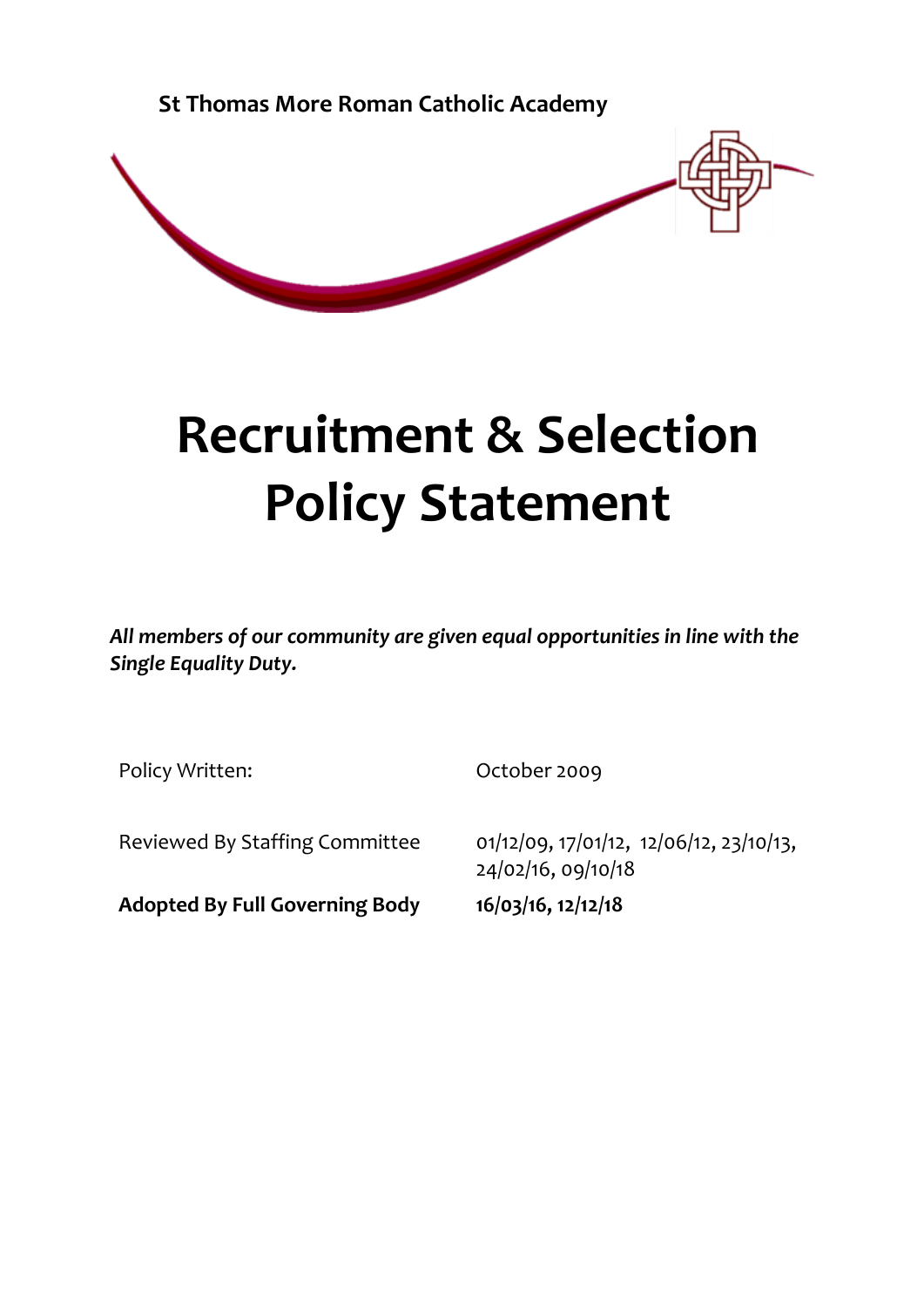# **St Thomas More R C Academy Mission Statement**

St. Thomas More Roman Catholic Academy is a Catholic school, and as such we attempt to follow the example of Jesus Christ in our work, worship and relationships.

# **Our aims are:**

• To be a community based on Christian values, notably Love, Justice, Peace, Truth and Tolerance, and to encourage individuals in their commitment to these ideals.

• To provide a secure, welcoming and ordered environment in which individuals learn to value and respect both themselves and others.

• To give individuals the opportunities to develop their full potential as human beings, and to encourage and challenge them to do so.

• To encourage everyone to strive to do their best and to strive for the highest standards in all areas of activity. To help children grow into confident, open, resourceful young people with a sense of responsibility and of service.

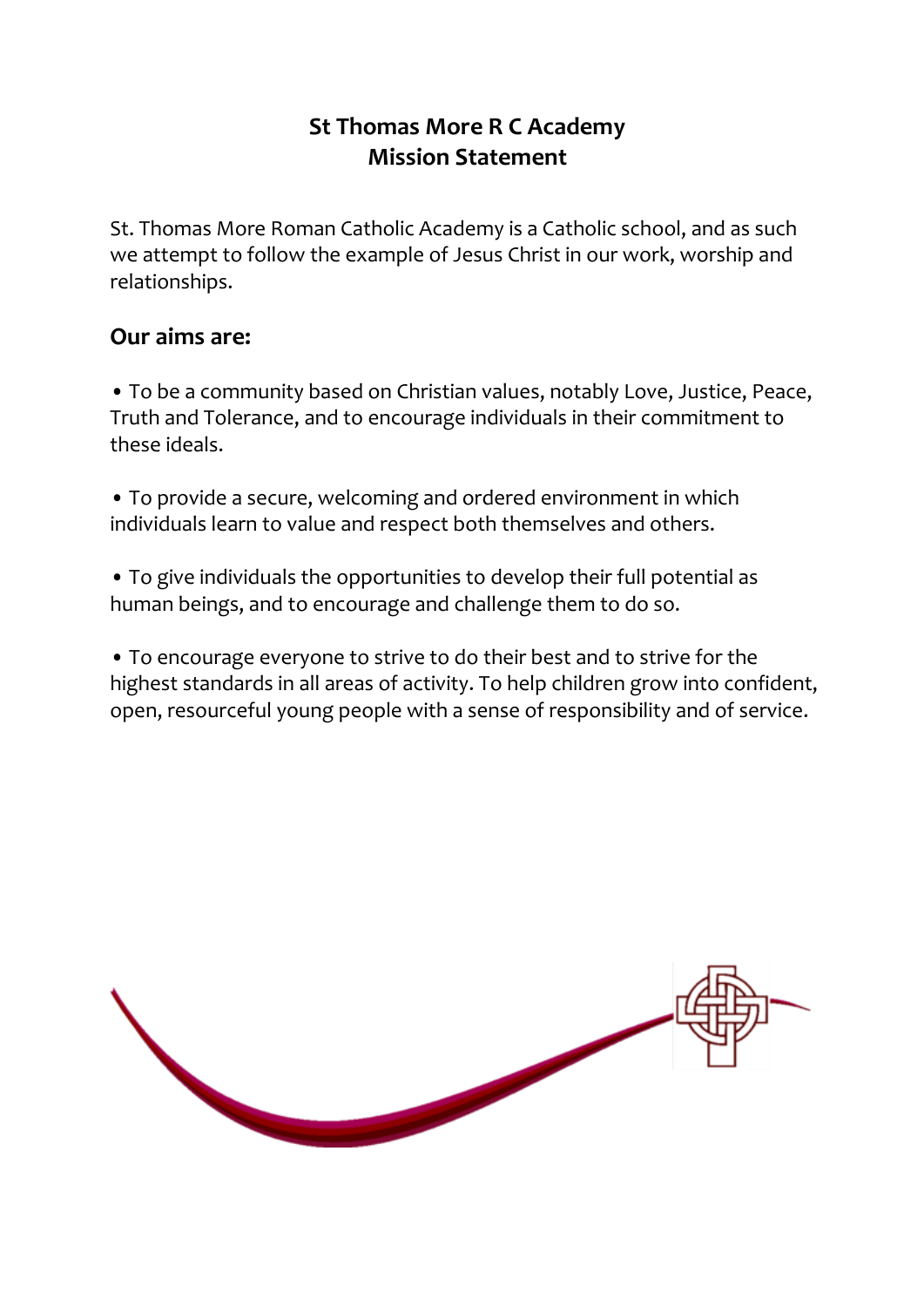# **Introduction**

At St Thomas More we believe that:

- The careful recruitment of staff for the Academy is the first step to safeguarding and promoting the welfare of children in education;
- The Academy is committed to safeguarding and promoting the welfare of children and young people and expects all staff and volunteers to share this commitment;
- It is recognised that this can only be achieved through sound procedures, good interagency co-operation and the recruitment and retention of competent, motivated staff who are suited to, and fulfilled in the roles they undertake.
- The Governing Body are committed to attracting, recruiting and retaining staff and volunteers who will make a positive contribution to the School. The Governing Body recognise that a workforce with appropriate knowledge, skills, experience and ability to do the job is vital to a successful school and fundamental to the delivery of a high quality education service.
- The Board of Governors/Directors will keep this policy under review as part of a regular cycle of monitoring.

#### **Principles**

- The Academy recognises the value of, and seeks to achieve a diverse workforce which includes people from different backgrounds, with different skills and abilities;
- The Academy is committed to ensuring that the recruitment and selection of all who work within the Academy is conducted in a manner that is systematic, efficient, effective and promotes equality of opportunity;
- The Academy will uphold its obligations under law and national collective agreements to not discriminate against applicants for employment on the grounds of age, gender, sexual orientation, disability, race, colour, nationality, ethnic origin, Trade Union / Professional Association membership or activity, together with any political view or affiliation, religion or creed;

#### except that:

- By virtue of Section 60(5) of the School Standards and Framework Act 1998, the Board of Governors/Directors of the Academy may give preference in connection with the appointment, remuneration and promotion of teachers to persons:
	- o whose religious opinions are in accordance with the tenets of the Roman Catholic Church; or
	- o who attend religious worship in accordance with those tenets; or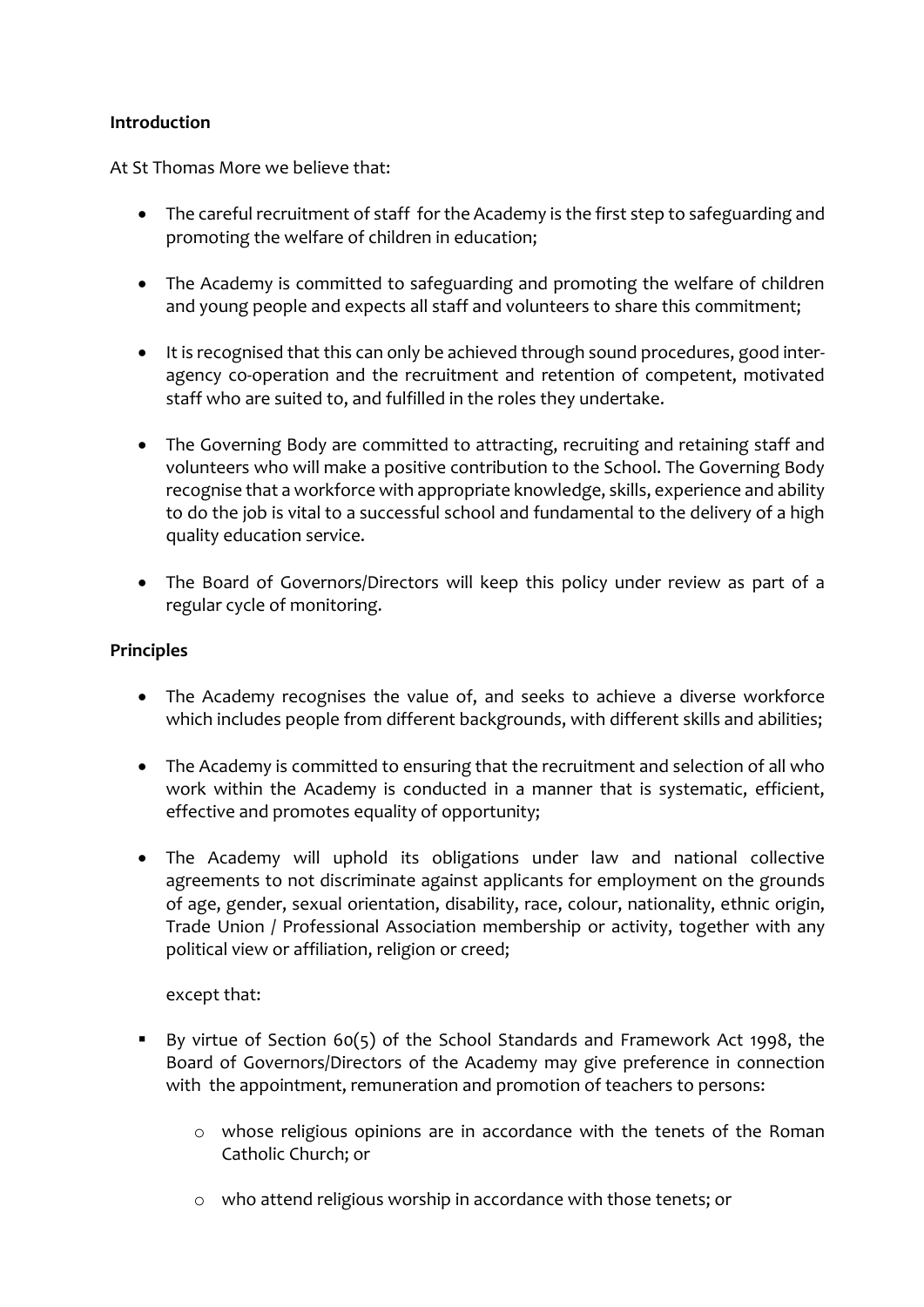- o who are willing to give to religious education at the Academy in accordance with those tenets.
- The Board of Governors/Directors may give preference in the appointment of nonteaching staff and those who are in sympathy with the Roman Catholic character of the Academy
- It is the requirement of the Bishop of Hexham and Newcastle that any person appointed to be the Headteacher or Deputy Headteacher, RE Co-ordinator, Head of RE department, or a secondary teacher of RE in a Roman Catholic School must be a practising Catholic in good standing with the Church.
- The Academy is committed to providing equality of opportunity for all and ensuring that all stages of recruitment and selection are fair.
- Through its Single Equality Scheme the Academy will ensure that equality and diversity are part of the core business; both as an Academy and as an employer.
- All posts within the Academy are exempt from the Rehabilitation of Offenders Act 1974 and therefore all applicants will be required to declare spent and unspent convictions, cautions and bind-overs, including those regarded as spent, and have a Disclosure and Barring Service Enhanced Disclosure.
- The Academy is committed to ensuring that people who have been convicted are treated fairly and given every opportunity to establish their suitability for positions. Having a criminal record will not necessarily be a bar to obtaining a position. This will depend on the background, nature and circumstances of the offence(s). The Academy's Recruitment Procedure outlines the considerations that will be taken into account when determining the relevance of a criminal record to the post.
- The Disclosure and Barring Service has published a Code of Practice and accompanying explanatory guide. The Academy is committed to ensuring that it meets the requirements of the Disclosure and Barring Service in relation to the processing, handling and security of Disclosure information.
- On receipt of their Enhanced Disclosure from the Disclosure and Barring Service, the successful candidate will be required to present their disclosure to the Head of Governance prior to commencing employment at the Academy.
- Where the candidate is found to be on List 99 or the PoCA/PoVA List, or the DBS Disclosure shows she/he has been disqualified from working with children by a court or an applicant has provided false information, in or in support of, her/his application or there are serious concerns about an applicant's suitability to work with children, the facts must be reported to the police and/or the DFE Children's Safeguarding Operations Unit.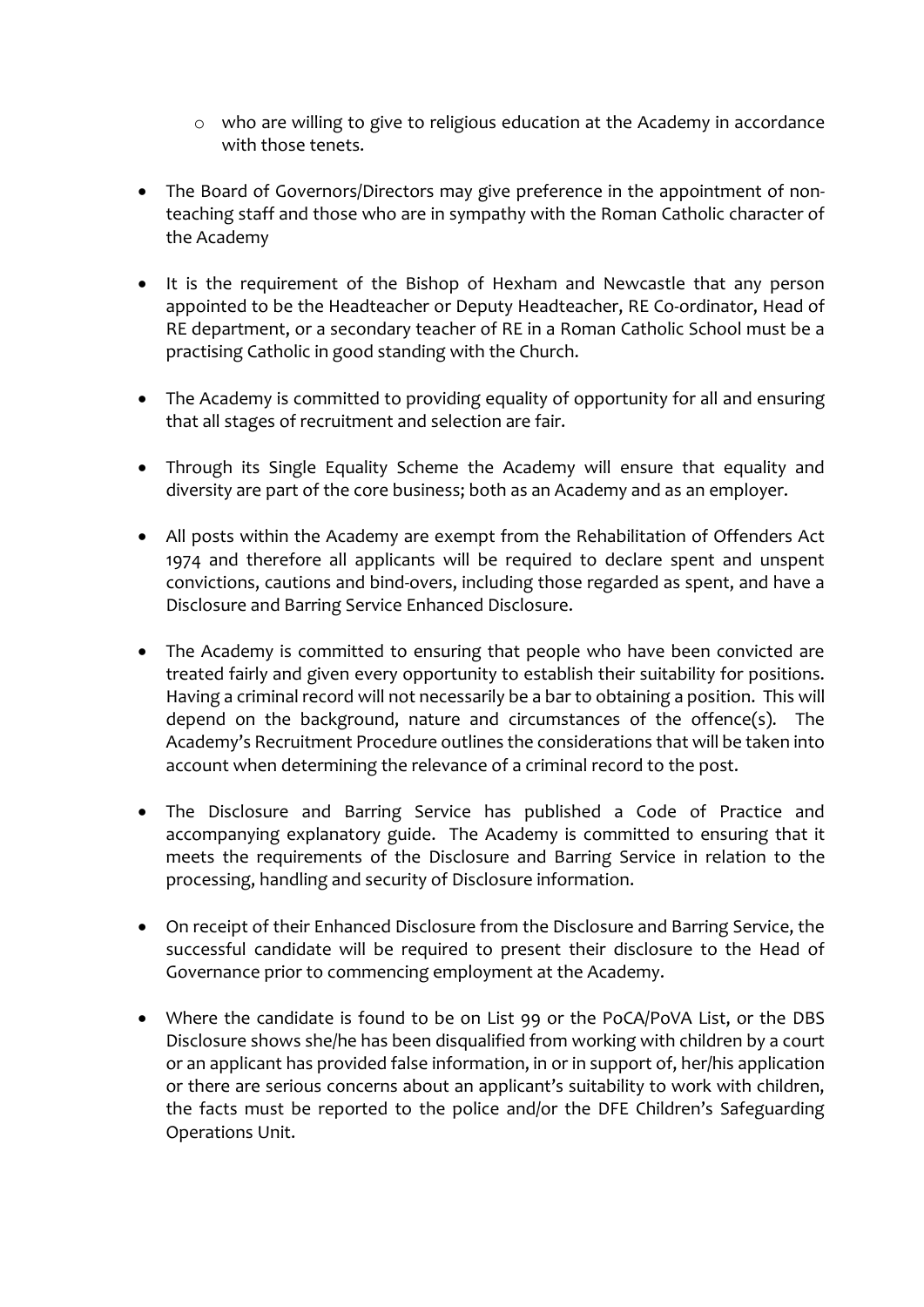- The Academy has:
	- (1) Implemented robust recruitment procedures and checks for appointing staff and volunteers to ensure that reasonable steps are taken not to appoint a person who is unsuitable to work with children, or who is disqualified from working with children, or does not have the suitable skills and experience for the intended role.
	- (2) An offer of appointment to the successful candidate will be made **conditional upon** the following:
		- receipt of at least two satisfactory references including current employer;
		- verification of the candidate's identity;
		- a check of DFE List 99
		- a satisfactory DBS enhanced disclosure;
		- verification of the candidate's medical fitness;
		- verification of qualifications;
		- verification of professional status where required eg QTS, NPQH
		- for teaching posts verification of successful completion of statutory induction period (applies to those who obtained QTS after 7 May 1999)
		- verification of eligibility to work in the UK
	- (3) An up-to-date single central record of recruitment and vetting checks, in line with DFE requirements.
	- (4) Established that the terms of any contract with a contractor or agency requires them to adopt and implement measures described in the procedure. The Academy monitors compliance with these measures.
	- (5) Procedures for requiring staff who are convicted or cautioned for any offence during their employment with the Academy to notify the Academy in writing of the offence and penalty.

#### **Job Description and Person Specification**

An accurate job description is required for all posts. A person specification, which is a profile of the necessary requirements for the post, is also required for all posts.

#### **Selection process**

The selection process will assess the merits of each candidate against the Job requirements, and explore their suitability to work with children and young people.

The process for people who will work with children and young people will always include a face-to-face interview even if there is only one candidate.

In addition to assessing and evaluating the applicant's suitability for the particular post, the purpose of the process is to explore:

• the candidate's attitude toward children and young people;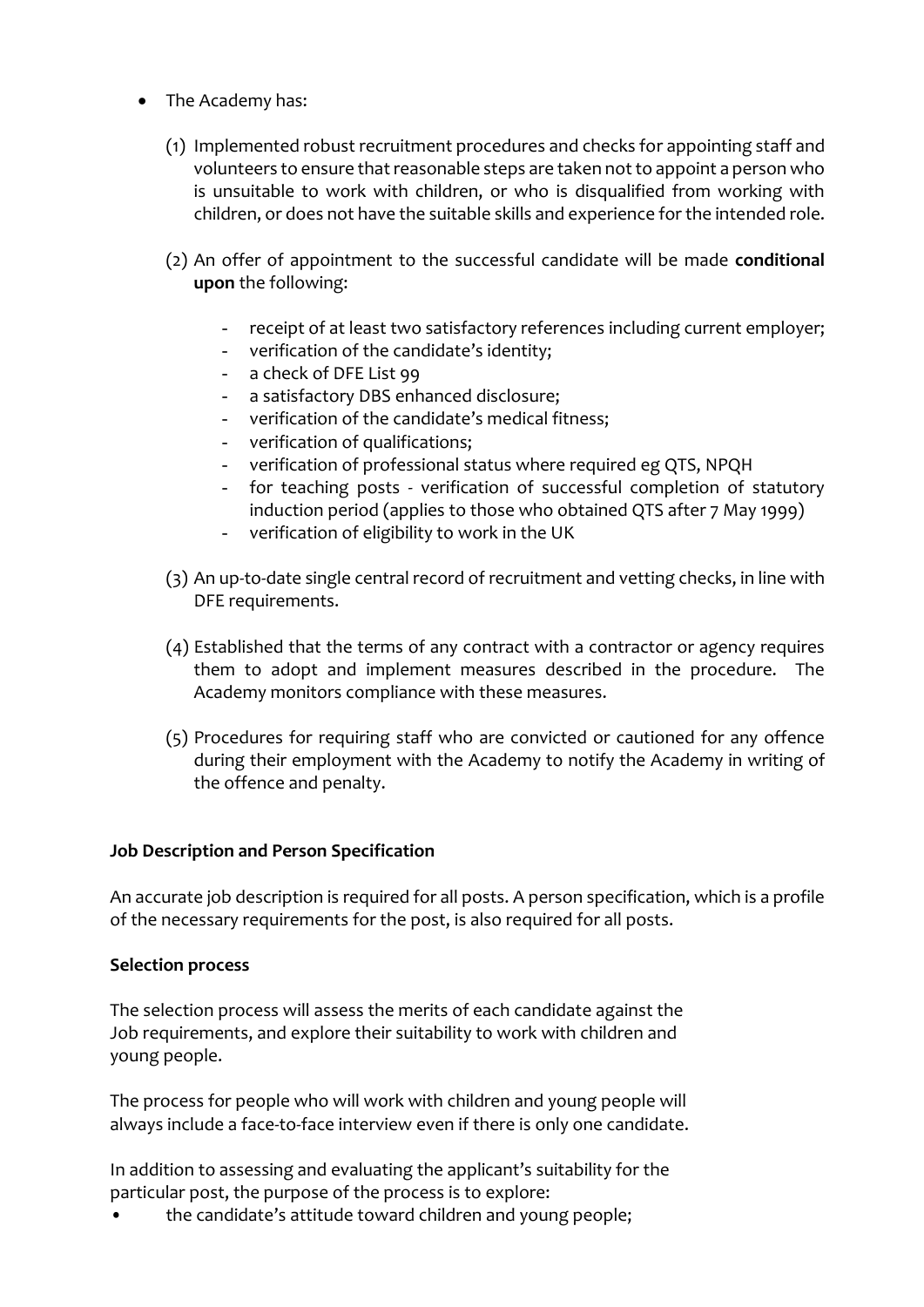his/her ability to support the school's agenda for safeguarding and promoting the welfare of children;

• gaps in the candidate's employment history;

• concerns or discrepancies arising from the information provided by the candidate and/or a referee; and,

ask the candidate if they wish to declare anything in light of the requirement for a DBS check.

# **Scope**

- All School employees and governors responsible for and involved in recruitment and selection of staff and volunteers will refer to this policy.
- Where a Headteacher or Deputy Headteacher is being appointed the Governing Body will liaise with the Diocese of Hexham and Newcastle about its recruitment process.
- The ultimate responsibility for recruitment and selection lies with the Board of Governors/Directors. In most cases a decision to recruit will be made via the staffing committee who having revisited the Academy's staffing structure will reach a decision on whether direct recruitment is the best solution or whether a change or new post is required in the circumstances.
- A decision will be taken on how the recruitment will take place. The potential to reach the best possible candidates available in the current market place will be considered along with costs and timescales. In some situations it may be decided to conduct the recruitment via internal methods. Where internal recruitment is used the procedure followed will be clear, open, consistent and fair.
- The Governing Body will delegate the responsibility to the Headteacher for appointing staff and volunteers other than appointments to the leadership group. The Governing Body would support the Headteacher in the practical element of the recruitment process.
- Only in exceptional circumstances, where external permanent recruitment is not the best course of action e.g. short-term cover, will the Academy make use of agency workers/contractors. In doing so the Academy will be mindful of its responsibilities to these groups of workers.
- At least one panel member will have received appropriate training on the safer recruitment and selection process as recommended by the DFE.
- Selection will be based on a minimum of completed application form, shortlisting, interview and satisfactory employment checks, as per Appendix 1 - Recruitment Checklist.
- All posts will normally be advertised.
- The Equality Act makes it a requirement to make reasonable adjustment to the recruitment process if an applicant makes the employer aware that they have a disability.

A minimum of two interviewers will form the interviewing panel, as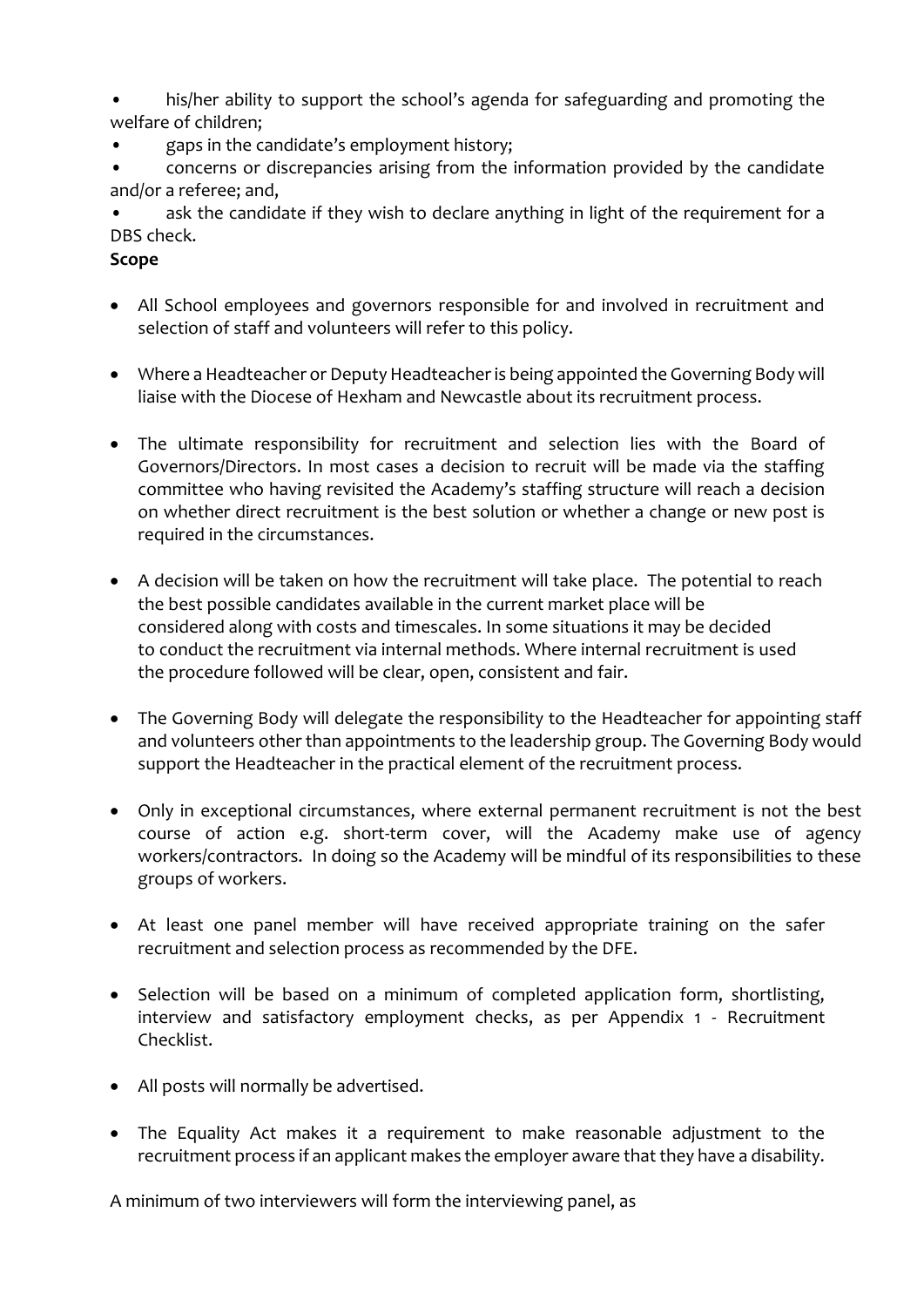determined by the governing body standing orders, a panel of three is preferable.

The members of the panel will:

- have the necessary authority to make decisions about appointments;
- be appropriately trained, (one member of interview panel will have
- undertaken the training in accordance with the DFE Safer Recruitment Training).
- meet before the interviews to:

a) reach a consensus about the required standard for the job to which they are appointing;

b) consider the issues to be explored with each candidate and who on the panel will ask about each of those;

- c) agree their assessment criteria in accordance with the person specification;
- d) agree method of assessment eg presentation, observation, panel interview.

Where a candidate is known personally to a member of the selection panel it will be declared before shortlisting takes place. It may then be necessary to change the selection panel to ensure that there is no conflict of interest and that equal opportunities principles are adhered to.

The selection process will avoid wherever possible subjective opinion and will instead be underpinned by a comprehensive, objective assessment of the candidate's suitability and their skills across the entire performance spectrum.

The "core competencies" required of the role will be identified from the person specification and a range of selection methods will be used to measure the candidate against these. For example depending on the role areas the panel may wish to measure: leadership ability, ability to use initiative, innovation, interpersonal skills or communication skills.

The panel will consider methods for assessment such as: work-simulation Test, Aptitude Test, Presentation, group exercise, panels, Structured Interview when forming its assessment procedure for the post.

The panel will consider the specific competencies of the post and develop interview questions - to extract information from the candidate about the extent they meet these requirements during a structured interview.

The panel will ask each candidate the same questions, and each candidate answers will be rated by the interview panel. Supplementary questions may be used which fit with the nature of the question.

The panel will be assessing and evaluating the applicant's suitability for the particular post, and through the assessment processes and will explore with the candidate:

- their attitude towards children and young people;
- their ability to support the school's agenda for safeguarding and promoting the welfare of children;
- any gaps in the candidate's employment history;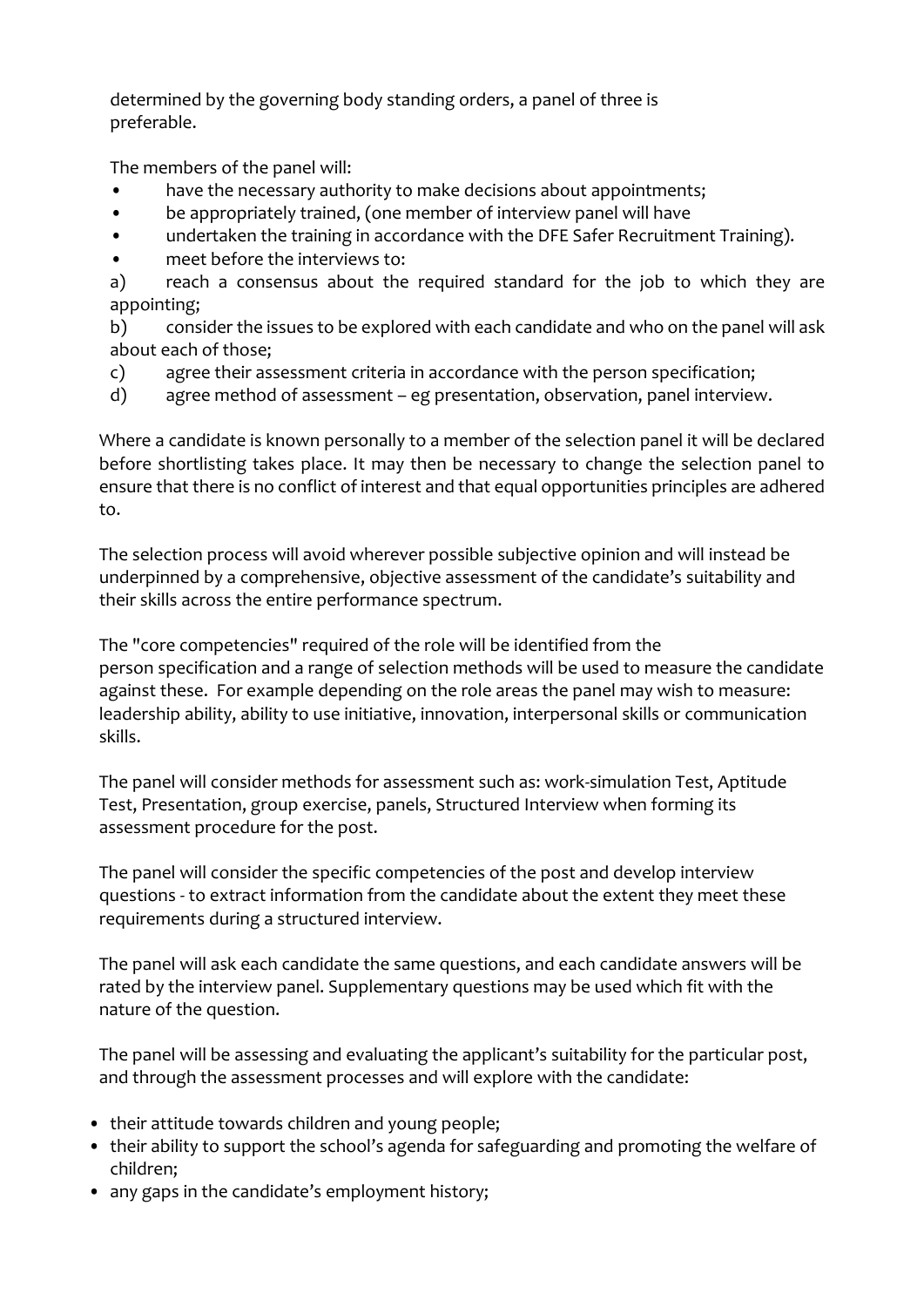• any concerns or discrepancies arising from the information provided by the candidate or from a referee

The panel will be attuned to answers that:-

- are vague or unrealistic
- show no or little understanding or appreciation of children's needs or expectations.
- fail to recognise the particular vulnerabilities of children from troubled backgrounds
- contain examples of inappropriate language about children;
- show signs that the applicant is unclear about appropriate boundaries when working with children.

# **Application Form**

• The Catholic Education Service Application Forms for Teaching Staff and Support Staff will be used to obtain a common set of core data from all applicants. Other methods of applications eg in the form of CV will not be accepted.

# **References**

- The purpose of seeking references is to obtain objective and factual information to support appointment decisions. They will always be sought and obtained directly from the referee.
- References will be sought on all short listed candidates, including internal ones, and will be obtained before interview so that any issues of concern they raise can be explored further with the referee, and taken up with the candidate at interview.
- The School will issue a standard reference proforma to referees for completion, example at Appendix 2.

# **Health questions**

The panel will be aware of the legal requirement for employers not to ask any health questions prior to an offer of employment, either within the reference, application form or at the interview stage.

Guidance relating to this area, provided by the Schools HR Service is available at Appendix 3.

# **Decision making, feedback and conditional offers**

An offer of appointment to the successful candidate will be made conditional upon:

- the receipt of at least two satisfactory references (it is vital that the references are obtained and scrutinised before a person's appointment is confirmed and before s/he starts work.)
- verification of the candidate's identity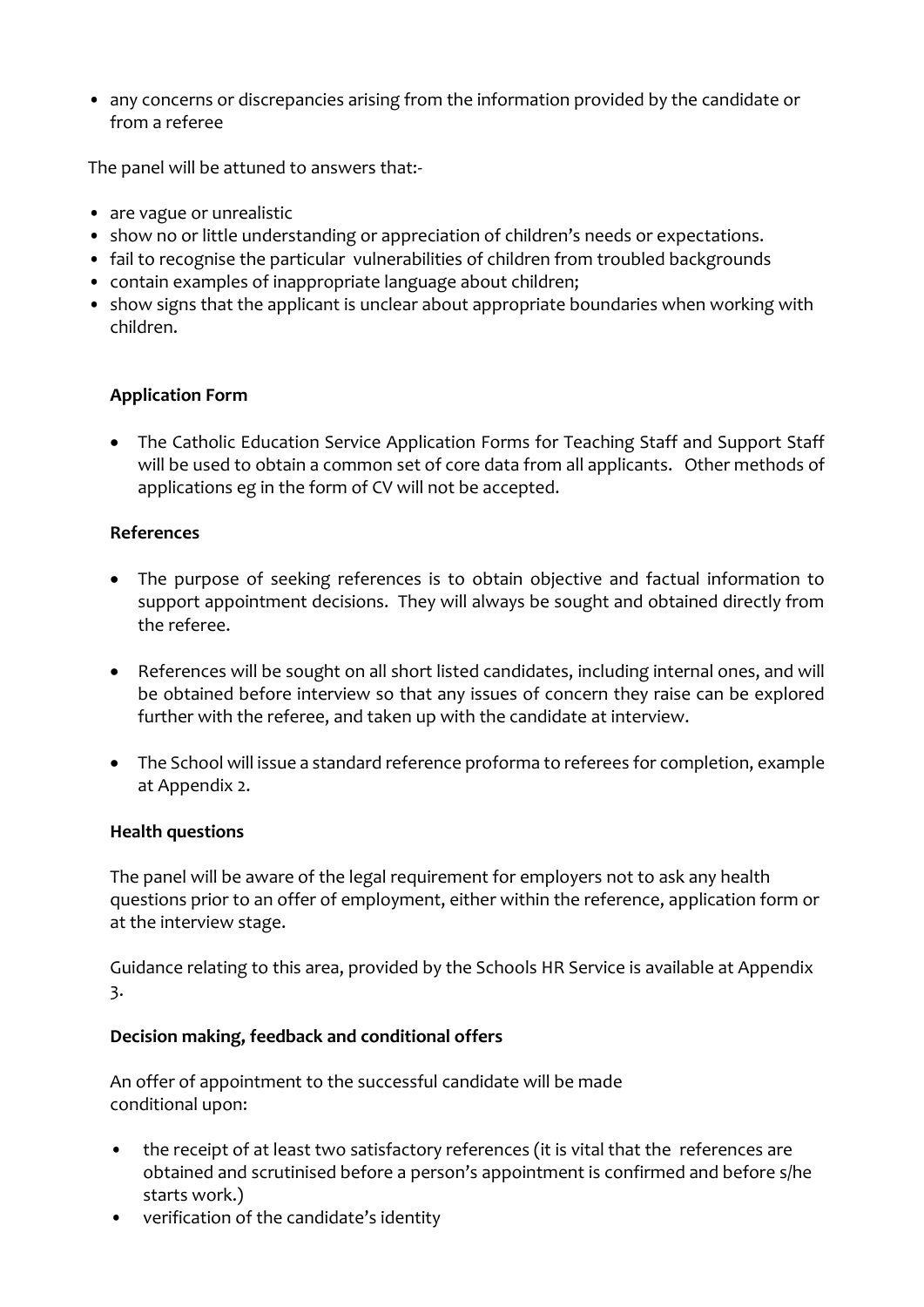- verification of eligibility to work in the UK
- verification of the candidate's medical check
- verification of qualifications
- verification of professional status where required e.g. QTS, NPQH;
- a check of DFE List 99 and a satisfactory DBS Enhanced Disclosure
- (for teaching posts) verification of successful completion of statutory induction period (applies to those who obtained QTS after 7 May 1999); and,
- (for support posts) satisfactory completion of the 26 week probationary period.

The Local Authority's Human Resources will liaise with the School in order to follow relevant guidance if a Disclosure reveals information that a candidate has not disclosed in the course of the selection process.

All checks will be:

- confirmed in writing;
- documented and retained on the personnel file (subject to certain restrictions on the retention of information imposed by regulations);
- recorded on the school's central record database; and,
- followed up where they are unsatisfactory or there are discrepancies in the information provided.

Where:

- the candidate is found to be on List 99 or the PoCA/PoVA List, or the DBS Disclosure shows s/he has been disqualified from working with children by a Court; or,
- an applicant has provided false information in, or in support of, his/her application; or,
- there are serious concerns about an applicant's suitability to work with children,

The facts must be reported to the police and/or the DFE Children's Safeguarding Operations Unit. The school will liaise with Human Resources if this should be the case.

Those unsuccessful at interview will be advised by the Chair of the panel of the outcome of their interview and will be offered verbal feedback from the process.

The feedback provided will be descriptive and specific. Feedback will focus on behaviours the applicant can do something about, it will be clear and concise and sufficient and appropriate and sensitively delivered.

#### **Complaints**

 Should an external individual submit a formal complaint regarding the School's treatment of them during a recruitment process the complaint should be handled via the School's Complaint Policy and the individual concerned provided with a copy.

# **Expenses**

- The Board of Governors/Directors will not reimburse candidates with expenses incurred for travelling and or subsistence relating to the interview.
- The Board of Governors/Directors do not usually offer assistance with relocation costs for successful candidates appointed to such designated posts. Should any post be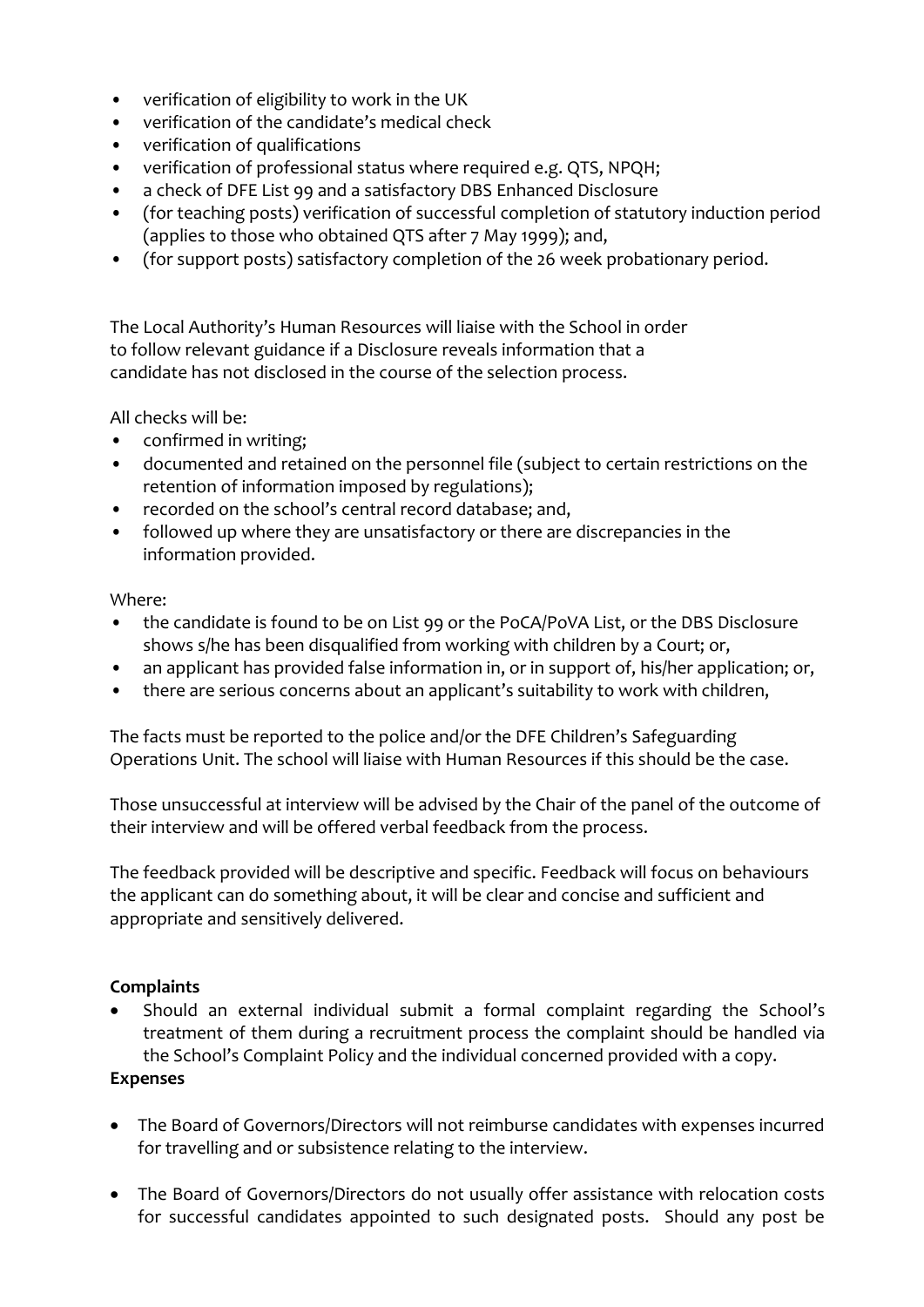designated as offering relocation assistance this will be included in the pack issued to candidates.

# **Record keeping**

 Panel members' notes of the recruitment will be kept from the date of the interview for a period of 6 months and will then be destroyed in a confidential manner (eg shredded).

# **Post Appointment Induction/Probationary period**

- The Headteacher will ensure an induction programme is created for use at the Academy.
- The Headteacher may delegate to line managers the responsibility to deliver the induction to the newly appointed staff.

There will be an induction programme for all staff, governors and volunteers newly appointed to the school, regardless of previous experience. In some cases where a current member of staff is appointed to a new role requiring a move to a new site or department of the School there may be the need for an induction at the new location if there are significant changes in practice etc.

The Headteacher will ensure an induction programme is created for use at the School. The key elements of the induction programme will be the same for all new starters; however any detailed guidance or training for the specific role may be varied as required.

The Headteacher may delegate to line managers the responsibility to deliver the induction to newly appointed staff/volunteers within the School as appropriate. The Headteacher will make arrangements with the Chair of Governors for the induction of newly appointed Governors of the School.

Separate to the above induction all newly appointed support staff must satisfactorily complete a 6 month probationary period.

This applies to new support staff employees to the school including:

- (a) employees rejoining who have had a break in service
- (b) employees joining from another school/education

establishment/local authority

The probationary period (for support staff) will consist of assessment at week 10 and week 20 with ongoing supervision throughout the six-month period. All supervision should be recorded and, where necessary, action plans devised to ensure all parties are aware of what action is required from them.

The written assessment at weeks 10 and 20 should clearly identify whether:

(a) The assessment has been successful

or

(b) An action plan of steps to be taken to support the

employee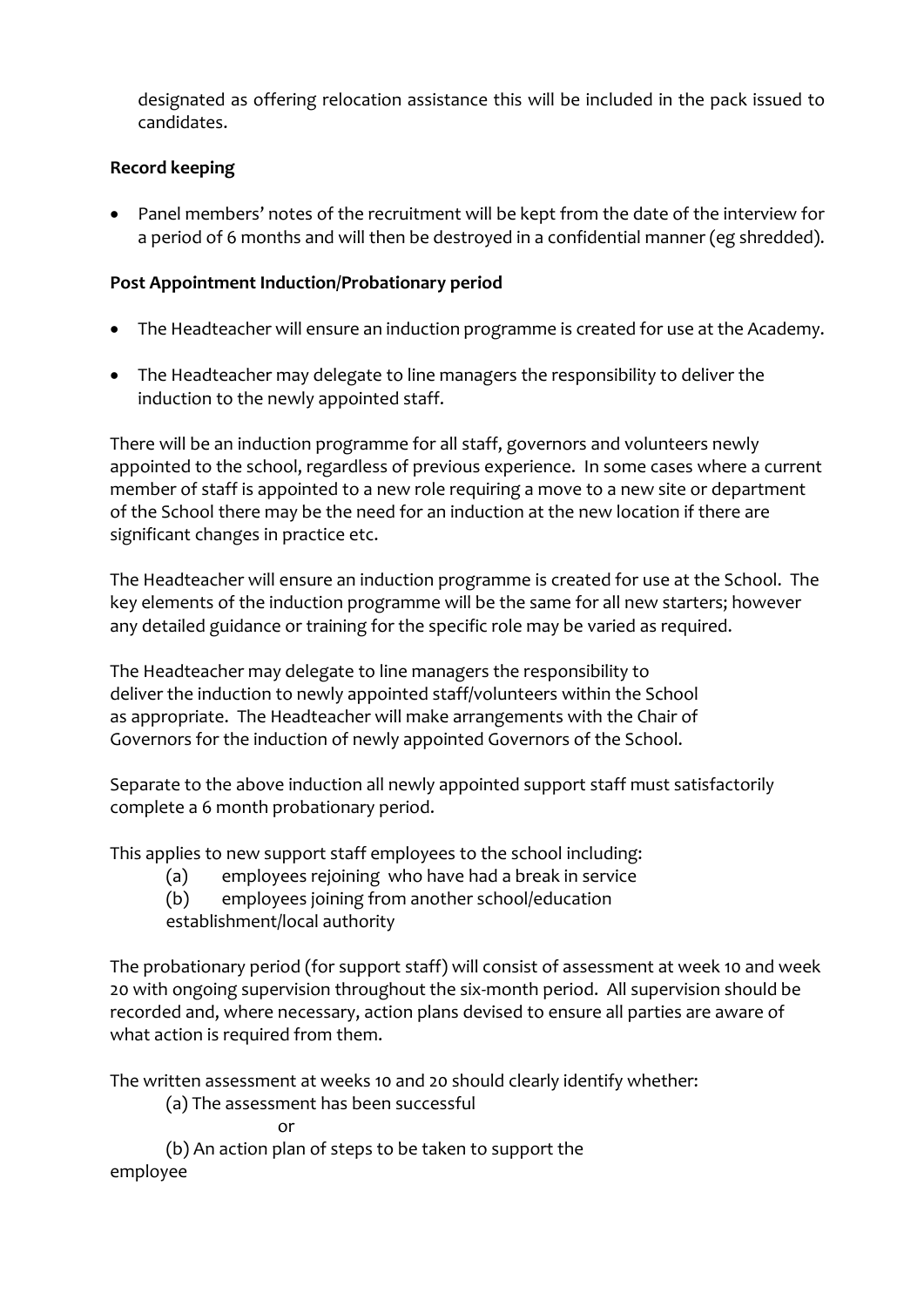If any immediate concerns are identified the line manager will highlight any concerns as they arise and not wait until the 10 or 20-week assessment.

An extension of the probationary period can be considered where:

- sufficient progress has been made to date but small concerns still remain
- a genuine absence has been required of a specific period of time
- lack of support and guidance is identified

Advice should be sought from HR Business Partner in these circumstances.

In cases where it is likely a new employee will not have their employment confirmed during the probationary period advice should be sought from the School HR Business Partner.

# **Reporting**

• The Headteacher will provide to the Governing Body reports with regard to staffing at the school e.g. turnover and appointments, advertising expenditure etc and any issues arising from such matters.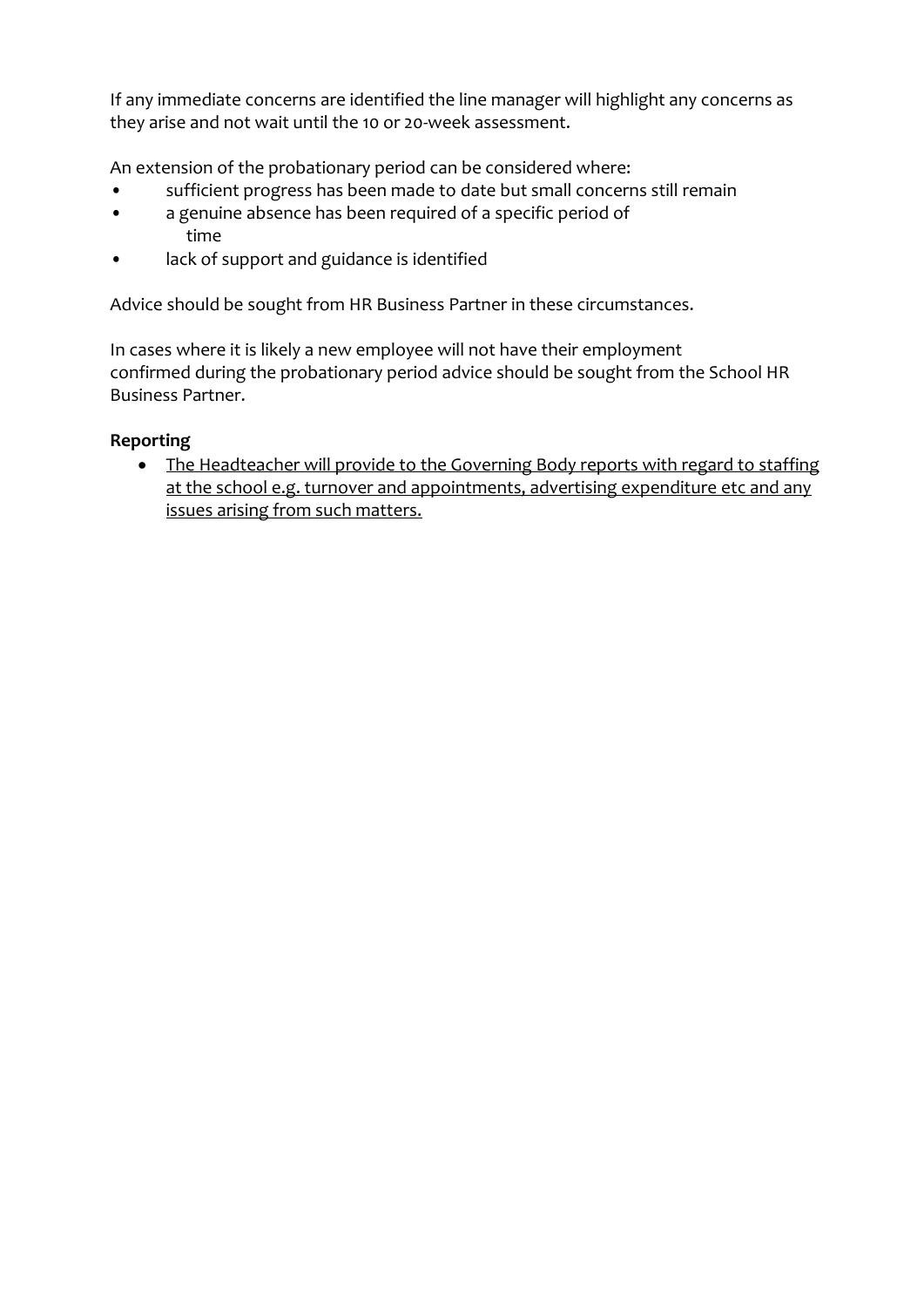# **Recruitment Checklist**

|                                                                                                                                                       | <b>NOTES</b> |
|-------------------------------------------------------------------------------------------------------------------------------------------------------|--------------|
| Panel formed - dates, availability checked and confirmed - available for shortlist and interview                                                      |              |
| Training: confirm that at least one member of the above panel have carried out the safer training                                                     |              |
| Planning: Timetable decided, job description reviewed and updated as necessary.                                                                       |              |
| Advertising: The advert must include reference to the policy statement of safeguarding and promoting welfare of children and young people             |              |
| Application Forms: Candidates must provide information on employment history and if appropriate adequately explain the reasons for any gaps. The      |              |
| candidates must complete, sign and date the Rehabilitation of Offenders Act Declaration Form.                                                         |              |
| Shortlisting: same panel members that shortlist must interview. v                                                                                     |              |
| References: References must be requested prior to interview. Chase if not received. Check and scrutinise references on receipt - any discrepancies or |              |
| concerns should be taken up with applicant at interview or the referee.                                                                               |              |
| Invitation to Interview: Interview invitation letters must include relevant information and instructions contact number for any requirements          |              |
| Interview: The panel should have at least 2 but preferably 3 members and should have the authority to appoint. They must meet prior to interview and  |              |
| agree issues, questions, assessments, criteria and standards. At least one member must have completed the safer recruitment training.                 |              |
| Conditional Offer of Employment: Offer of employment must be subject to satisfactory completion of the following pre-employment checks:               |              |
| Identity: This should be verified on the day of interview and copied.                                                                                 |              |
| Right to work in UK: This again should be verified on the day of interview and documentation copied.                                                  |              |
| References: If not received and scrutinised prior to interview.                                                                                       |              |
| Qualifications Checked: This should be verified on the day of interview - original certificates must be submitted and copied.                         |              |
| DBS: An enhanced level DBS disclosure will be required.                                                                                               |              |
| List 99: This is part of the DBS disclosure check                                                                                                     |              |
| Medical check: advice with regard to any restrictions or adjustments                                                                                  |              |
| QTS - for teacher only. The candidate should provide original documentation to prove that he/she has obtained QTS.                                    |              |
| Teachers Pensions - all teachers are automatically members of the scheme unless they have previously opted out (proof of this must be provided).      |              |
| Local Government pension - all support staff are automatically members of the scheme but have the right to opt out.                                   |              |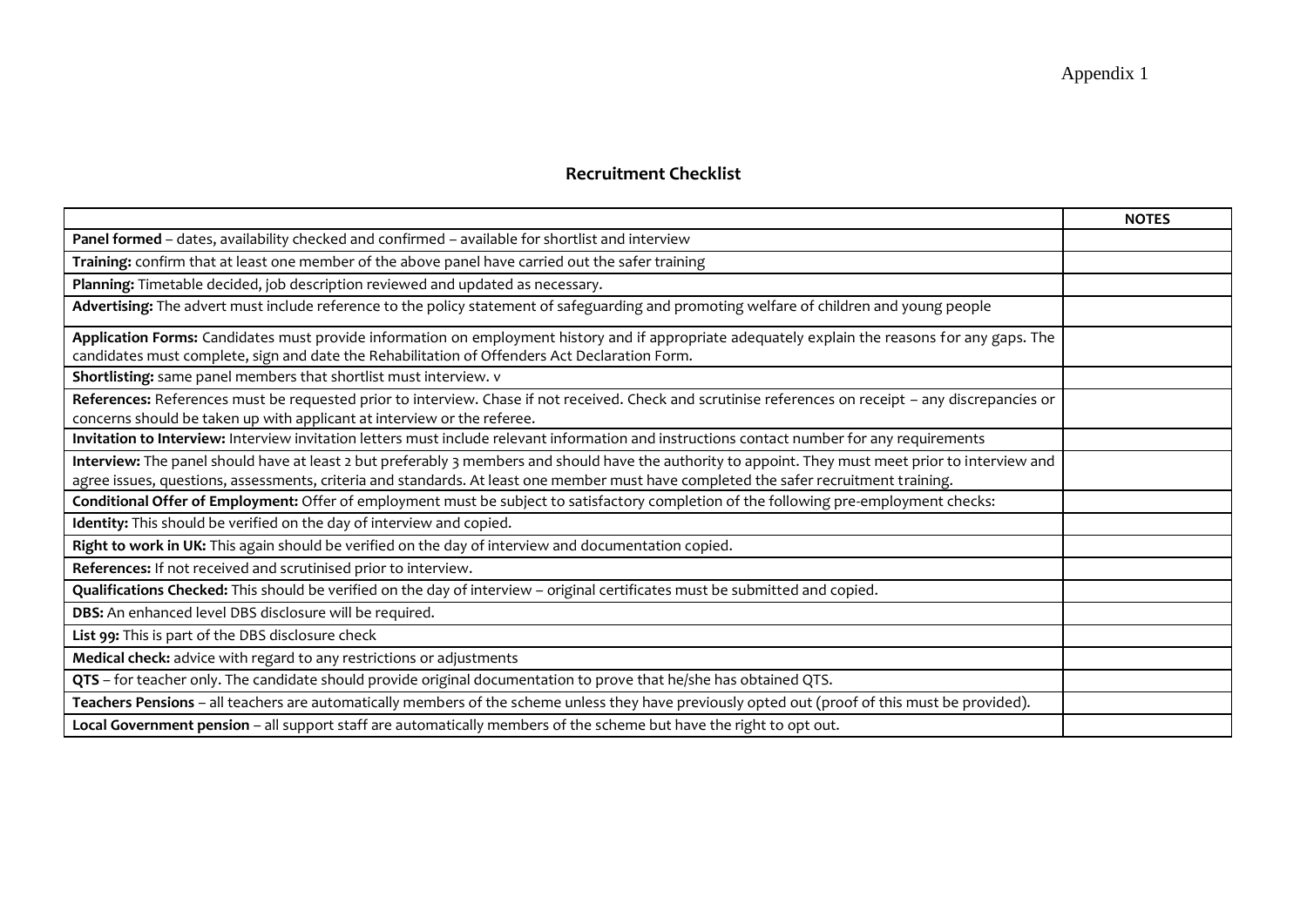

| <b>Name of Applicant:</b> |  |
|---------------------------|--|
| <b>Post Applied for:</b>  |  |

1. **Please describe your relationship with the candidate, how long you have known the candidate and in what capacity?**

2. **Taking into account the enclosed job description, please indicate whether you are satisfied that the candidate has the ability to undertake the job in question. Please include specific comments about the applicant's suitability for the post and the applicant's performance and conduct in your organisation (***please continue on a separate sheet if necessary***)**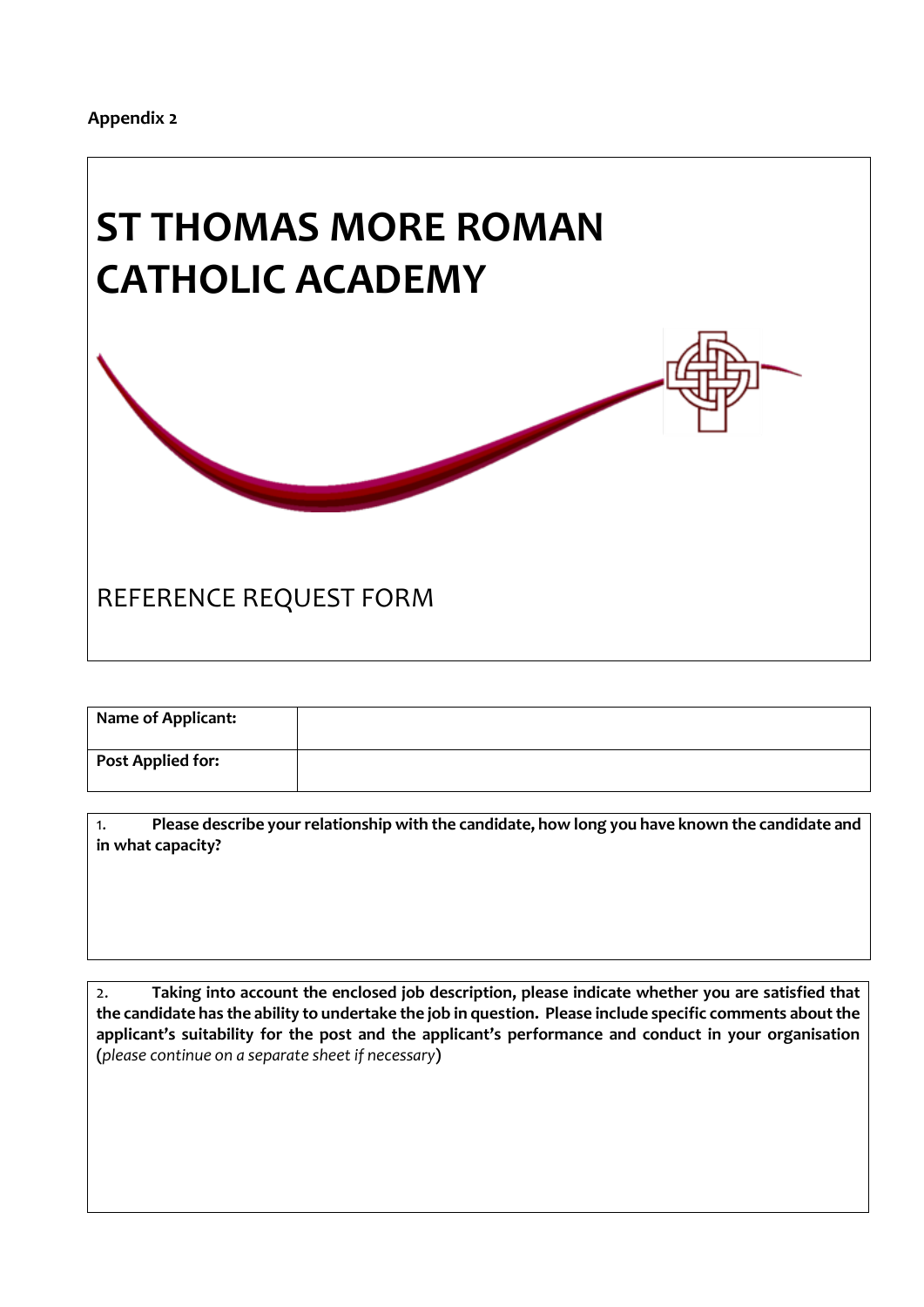| 3.  | Please confirm the following details regarding the applicant: |  |
|-----|---------------------------------------------------------------|--|
| (a) | The applicant's current post/salary:                          |  |
| (b) | The applicant's start date:                                   |  |
| (c) | If former employee, the applicant's<br>leaving date:          |  |

4. **Please confirm whether you are completely satisfied that the candidate is suitable to work with children: YES / NO**

**If NO, please provide the specific details of your concerns and the reasons why you believe the candidate might be unsuitable.**

5. **Has the applicant been subject to disciplinary procedures involving issues related to the safety and welfare of children or young people, including any in which the disciplinary sanction has expired? YES / NO**

**If YES, please provide details and the outcomes:**

6. **Has the applicant been subject to any allegations or concerns that relate to the safety and welfare of children or young people or behaviour towards children or young people? YES / NO**

**If YES, what was the outcome of those concerns eg whether the allegations or concerns were investigated, the conclusion reached, and how the matter was resolved:**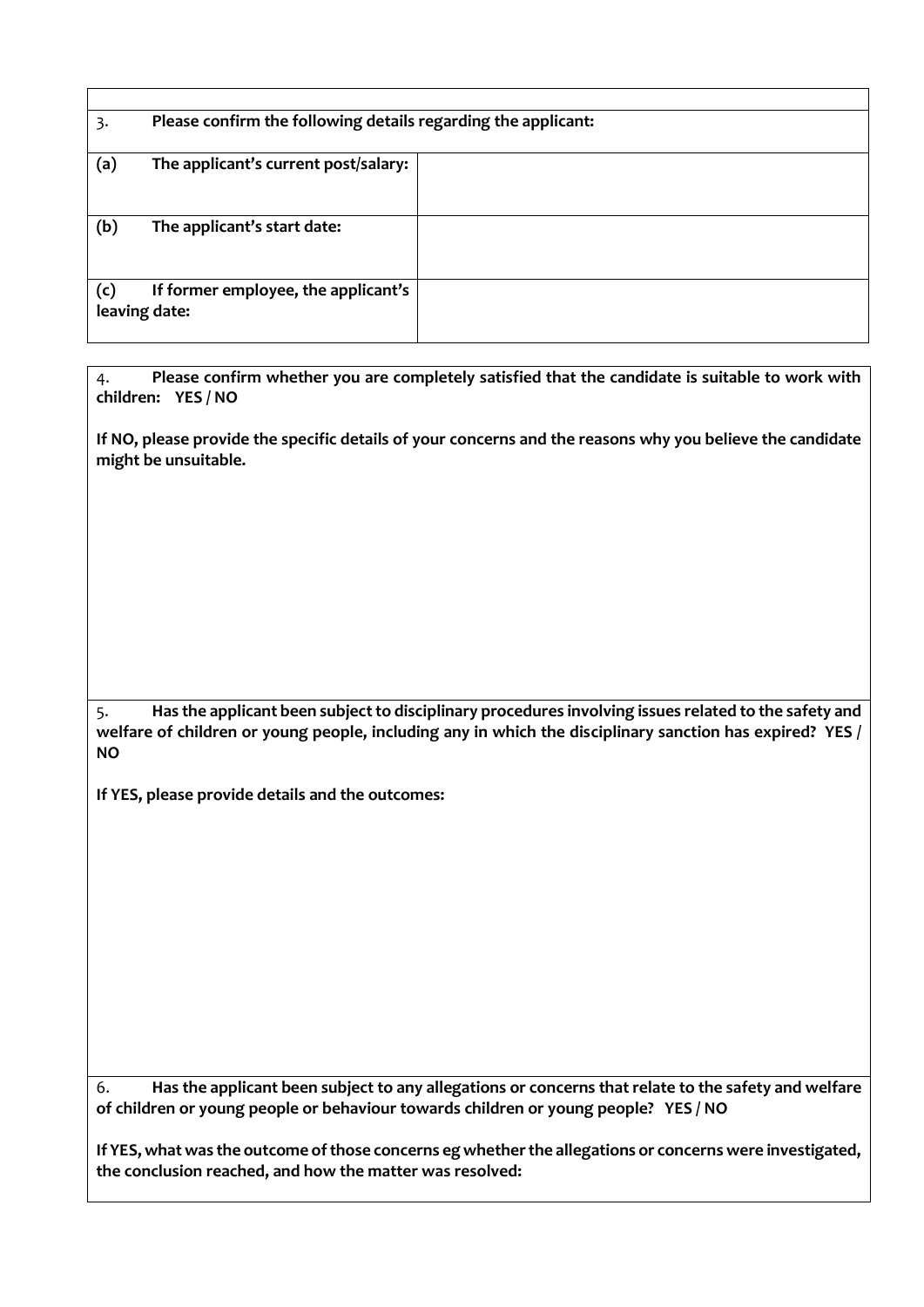| 7. Additional Comments                                                                                                                                                 |                                      |                                                                                                                                                                   |                                      |
|------------------------------------------------------------------------------------------------------------------------------------------------------------------------|--------------------------------------|-------------------------------------------------------------------------------------------------------------------------------------------------------------------|--------------------------------------|
| *Please tick the most appropriate.                                                                                                                                     |                                      |                                                                                                                                                                   |                                      |
| <b>General Organisation</b><br>Meticulous<br>Adequate attention to detail<br>Disorganised & unsatisfactory                                                             | □<br>$\Box$<br>$\Box$                | <b>Work Rate &amp; Commitment</b><br>Highly professional<br>Hardworking, good stamina<br>Adequate<br>Not always satisfactory                                      | П<br>П<br>П                          |
| As a Member of Staff<br>Extremely positive & constructive<br>Pleasant, good humoured, sociable<br>Average<br>Can be negative, discouraging<br>Destructive, undermining | П<br>$\Box$<br>$\Box$<br>$\Box$<br>П | Initiative & Leadership<br>Outstanding, innovative, highly effective<br>Above average, moves things forward<br>Prefers to be directed<br>Unable to solve problems | П<br>$\Box$<br>$\Box$<br>П           |
| <b>Character and Personality</b><br>Outstanding role model for children<br>Mature and reliable, steady<br>Variable<br>Not wholly satisfactory                          | $\Box$<br>$\Box$<br>$\Box$<br>П      | Resilience<br>Thrives under pressure and challenge<br>Steady and reliable<br>Sometimes find work and environment<br>stressful<br>Easily 'phased'                  | П<br>П<br>$\Box$<br>$\Box$<br>$\Box$ |
| Punctuality<br>Excellent<br>Satisfactory<br>Poor                                                                                                                       | П<br>П<br>$\Box$                     |                                                                                                                                                                   |                                      |

**Would you reemploy this person? Yes / No. If not please state why:**

| Signed:                          | <b>Print Name:</b> |
|----------------------------------|--------------------|
| <b>Position in Organisation:</b> | Date:              |

*It is the responsibility of the person providing the reference to ensure that the reference is accurate and does not contain any material misstatement or omissions.*

*Relevant factual content of the reference may be discussed with the applicant at interview.*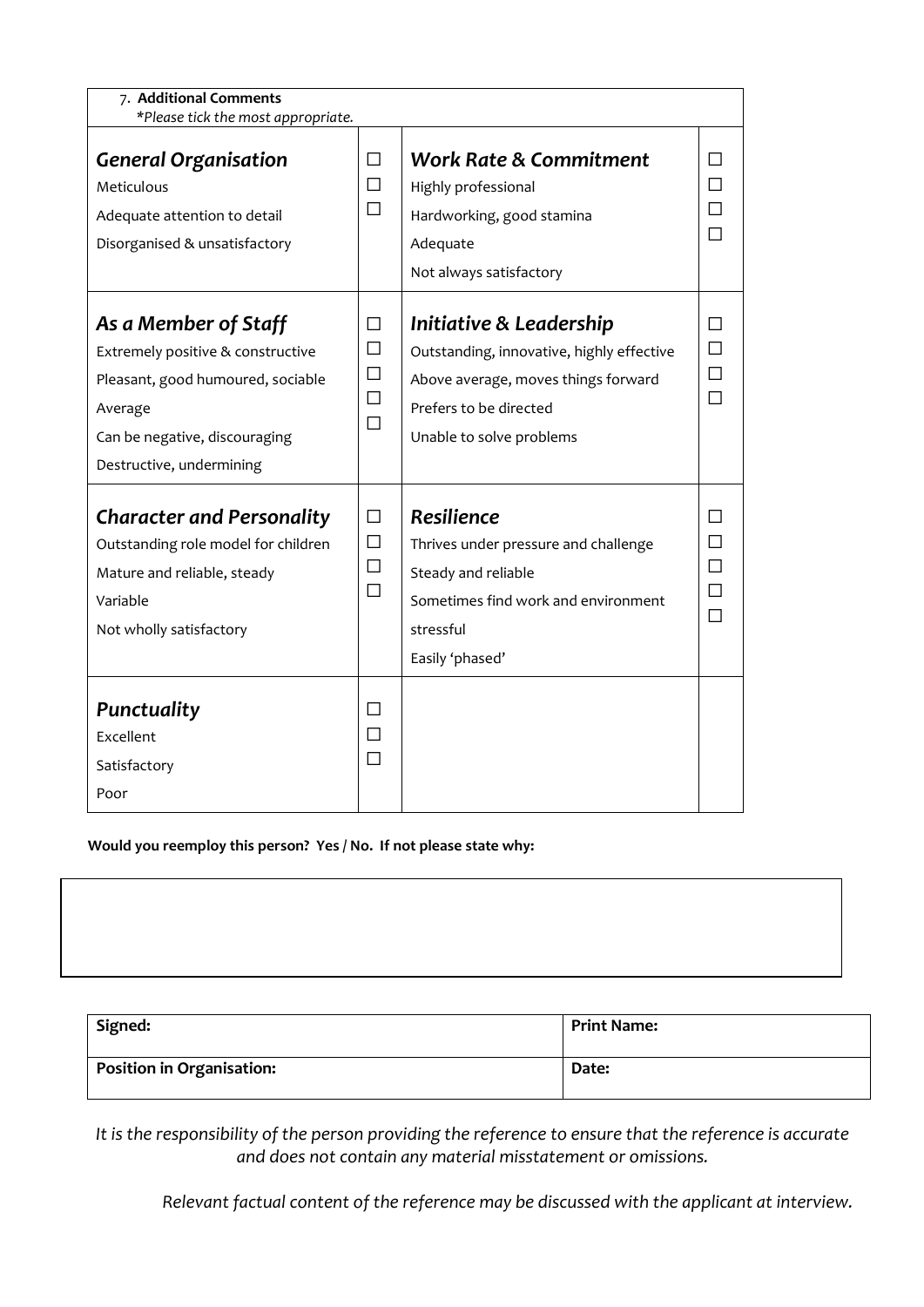# **Appendix 3**

# **Guidance for Interview Panels – Health Questions**

Under the Equality Act 2010, employers are prohibited from asking health questions before making an offer of employment to the applicant. An exception to this rule is in respect of reasonable adjustments and occupational requirements (functions intrinsic to the role). <sup>1</sup>

Schools are therefore advised that any questions asked at interview should

be in line with the below guidance and strictly in line with the occupational requirement of the role for which the interviews are being held. For example you would not ask a teacher if they could climb ladders etc as this would not be a normal occupational requirement of the role. The questions would need to be changed for each role's requirements and should be limited to those strictly necessary for the occupational requirements of that role specifically.

# **Suggested question to be asked at interview**

Part 1 - *To assess whether you will be able to perform a "function" of the job which is "intrinsic" to the work concerned;*

Part 2 - *Do you feel you require any modifications/adjustments to the job you have applied for to help you carry this out, with specific reference to the requirement to [insert requirements of the role] ?*

How should this information be recorded?

- Notes taken in relation to the above question should be strictly factual.
- Notes should not include anything regarding health/medical conditions.
- Notes should include reference to if the panel have had to stop the candidate talking about medical/health issues. (This will help to defend a claim of disability discrimination)

# Discussions regarding health/medical issues

Please note that interview panels are reminded that employers are prohibited from asking health questions before making an offer of employment to the applicant. If a candidate starts to talk about health/medical issues, interview panels are advised to stop the conversation and point out to them that we are not allowed to ask health questions. Candidates must be advised that health/medical issues can only be discussed should the candidate be successful at interview.

# Examples of functions intrinsic to the role

<u>.</u>

This following list of examples may be used when preparing interview questions. Below is a nonexhaustive list of examples of when you may wish to consider the following reasonable

<sup>1</sup> Please note it is the responsibility of the appointments panel to ensure that they are working within the Equality Act 2010. This guidance note is only intended as a starting point to assist panels in planning for interviews appropriately. If panels are unsure as to whether they are working within the Equality Act 2010 they should consult with their HR Business Partner who will give appropriate specific advice linked the particular interview circumstance.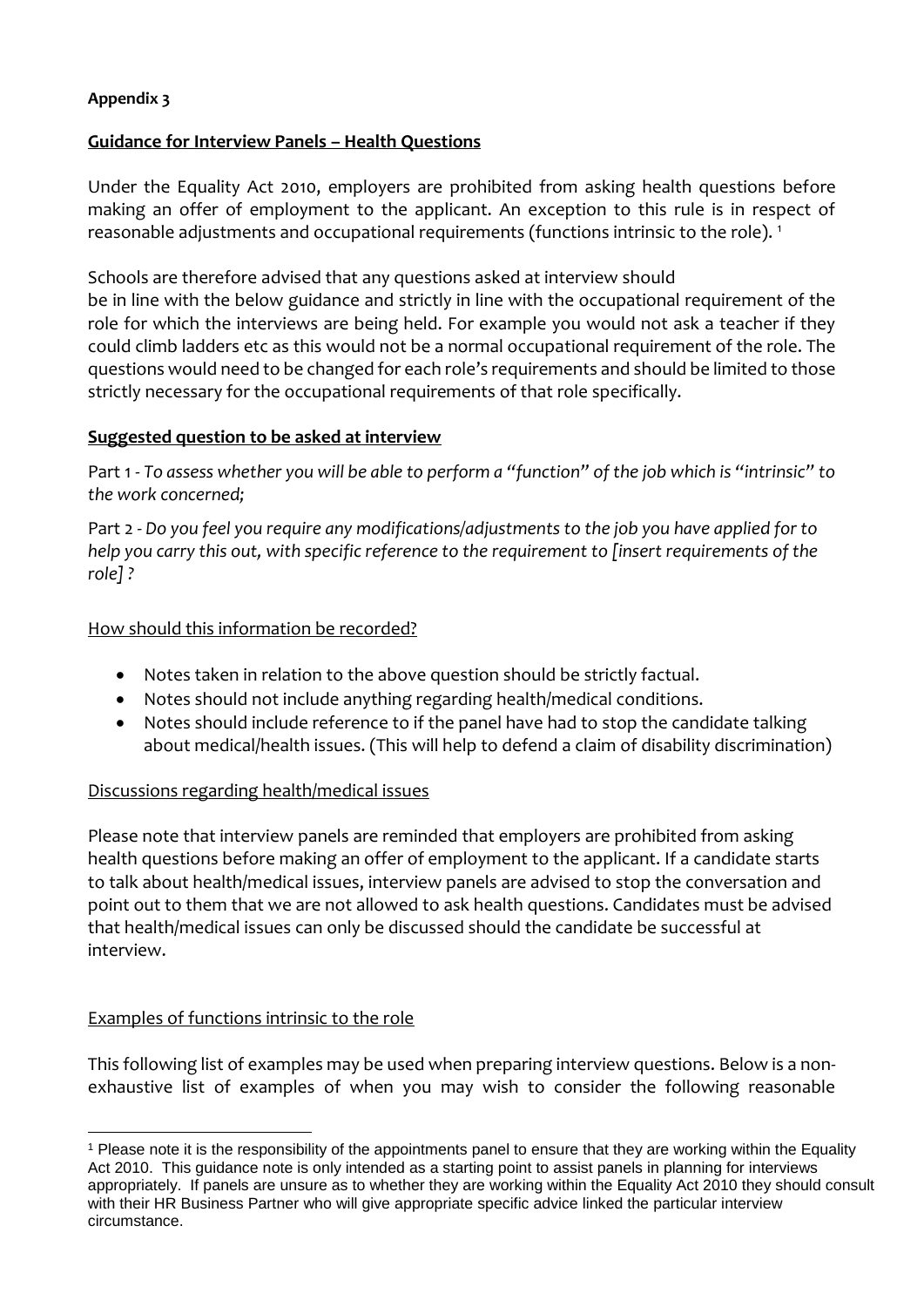adjustment question be asked. As per the above, interview panels should select the requirements for the role which relate only to the role being interviewed.

Please note it is the responsibility of the manager to determine whether the task is intrinsic to the role before embarking on a route of questioning with regards to this.

In addition to asking questions with regards to intrinsic functions of the role the information below may assist in outlining information which you need to share with candidates as part of the selection process so that they are fully aware of the requirements of the post.

| <b>Physical Requirements of the role</b>                                                                                                     |                                                                                                                               |  |
|----------------------------------------------------------------------------------------------------------------------------------------------|-------------------------------------------------------------------------------------------------------------------------------|--|
| Ability to Work at Height/use of ladders                                                                                                     | Clearing pathways in snowy/icy conditions                                                                                     |  |
| Manual Handling                                                                                                                              | Cleaning/Maintenance                                                                                                          |  |
| Bending                                                                                                                                      | Carrying our minor repairs                                                                                                    |  |
| Driving                                                                                                                                      | Operating machinery                                                                                                           |  |
| Setting up of rooms for assemblies<br>/functions                                                                                             | Heavy use of keyboard/computer                                                                                                |  |
| <b>Repetitive Tasks</b>                                                                                                                      |                                                                                                                               |  |
| Mentally/Emotionally Demanding requirements of the role                                                                                      |                                                                                                                               |  |
| Work that involves high levels of ongoing<br>conflict e.g dealing with stakeholders who<br>may be unhappy with your involvement<br>with them | Work that involves dealing with very<br>emotionally charged issues e.g death,<br>significant ill health, child or elder abuse |  |
| Concentrating for long periods of time                                                                                                       | Dealing with conflicting demands                                                                                              |  |

| Other requirements of the role                                       |                                                     |  |
|----------------------------------------------------------------------|-----------------------------------------------------|--|
| Working early/late – for purpose of<br>lettings/hire of premises etc | Use of medical equipment /provision of<br>first aid |  |
| Lone working                                                         | Working with chemicals                              |  |